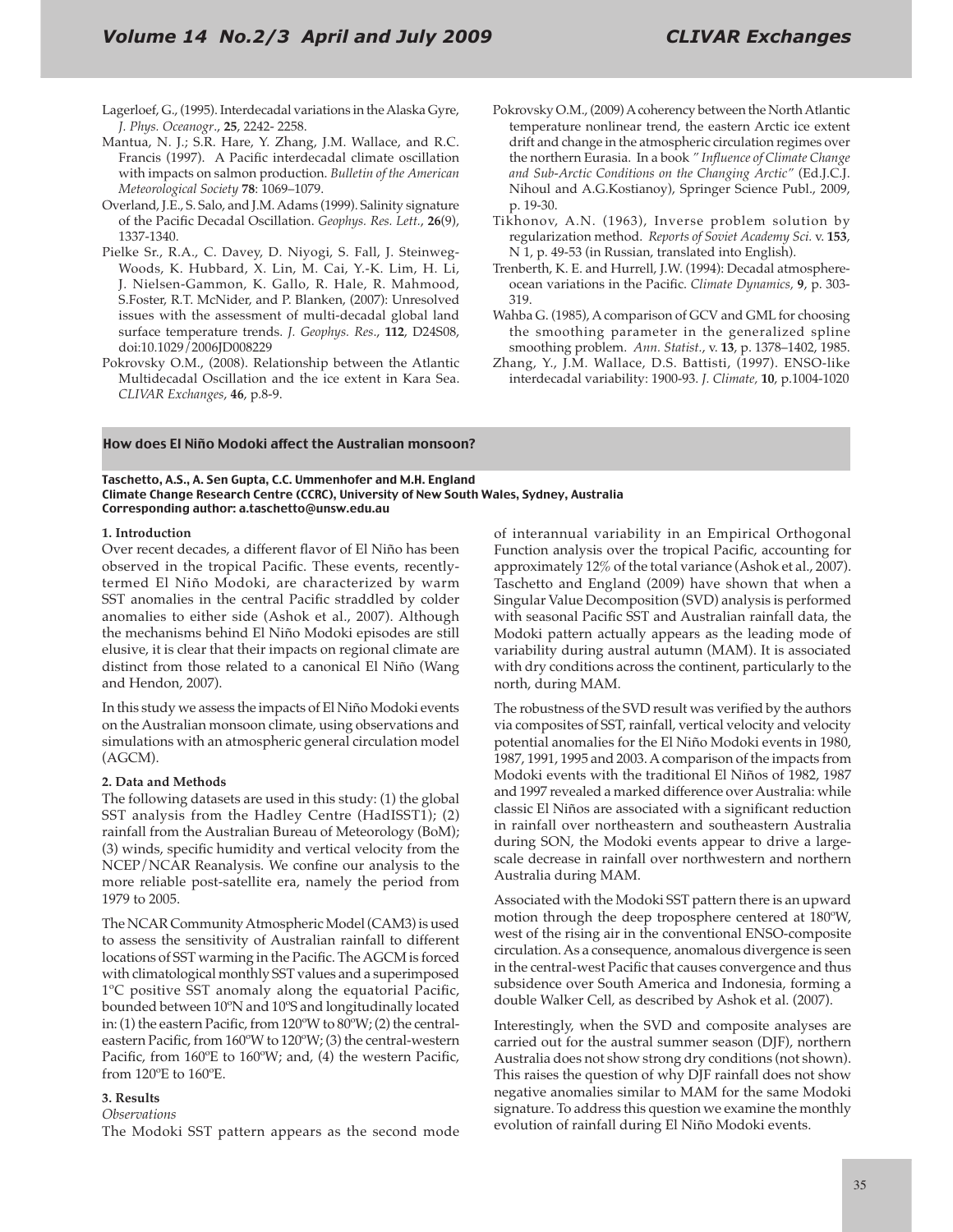Figure 1 depicts the December through March rainfall anomalies composited for El Niño Modoki events. Strikingly, it reveals the opposite signal in January and February compared to December and March. As a result, the SVD and composite analyses for the averaged summer season did not show a strong response as the negative and positive anomalies on individual months offset each other. This gives a false impression that the Modoki anomalies do not have a strong impact on Australian climate during the summer monsoon.

The reduced rainfall in December and March and increased rainfall in January and February is a robust signal across observed Modoki events. This can be seen in Figure 2 which shows the annual rainfall cycle averaged over northern Australia (12ºS-24ºS, 120ºE-135ºE) for individual Modoki years compared to the long-term climatology. The Modoki-related anomalies lead to a shortening of the monsoon season over northern Australia, with an associated intensification of precipitation in January and February. In other words, Modoki events can be associated with a late monsoon onset and an early monsoon termination over Australia.

To investigate the mechanisms behind the shorter and more intense burst of precipitation, we calculated the vertically integrated moisture flux from the surface to 500hPa and its associated divergence field. Figure 3a (page 38) reveals that intensified rainfall in February results from a stronger convergence of moisture caused by an anomalous cyclonic circulation over northwestern Australia. On the other hand, Australia experiences a divergence of moisture in March (Figure 3b) and thus drier-than-average conditions. The rainfall decrease in March is exacerbated by the subsidence of the western branch of the anomalous Walker circulation during Modoki events. However, anomalous subsidence is not evident over northern Australia in February (figure



*Figure 1. Rainfall anomaly composite for Modoki years from December*  to March (1979/1980, 1986/1987, 1990/1991, 1992/1993, 1994/1995 and 2002/2003). Positive values greater than 1mm/day are dark *shaded and negative values are light shaded. Contour intervals are 1mm/day.*



*Figure 2. Annual cycle of rainfall in northwestern Australia. The black thick line represents the climatology and the dashed line indicates the*   $m$ ean anomalous behavior during El Niño Modoki years. Individual *Modoki events from December to March are highlighted with symbols. Values outside the gray area are significant at the 95% level based on a Monte Carlo test.* 

### not shown).

#### *The numerical experiments*

The sensitivity of Australian rainfall anomalies to the location of warming along the equatorial Pacific is examined by applying warm SST anomalies at different tropical locations in numerical experiments (e.g. Fig. 3c,d). The idealized experiments show an overall rainfall increase in February and a decrease in March. The strongest rainfall response in February (wet) and March (dry) is seen when the positive SST anomaly forcing is located in the central-west Pacific (not shown). This corroborates Wang and Hendon (2007)'s finding that Australian climate is sensitive to the location of SST anomalies in the tropical Pacific. In addition, SST warming around the Dateline, typical of Modoki events, tends to impact more strongly on Australian rainfall, in the simulation, than the positive anomalies located in the east, as found during traditional El Niños.

The experiment forced with the SST warming in the centralwest Pacific captures a convergence of moisture flux in February (Figure 3c) and a divergence over Australia in March (Figure 3d). This result suggests that a warming solely in the central-western Pacific may be sufficient to drive the monsoonal changes observed in Modoki years (Fig. 3a,b).

#### **4.** Conclusions

Changes in the magnitude and location of El Niño-induced-SST warming have significant implications for Australian rainfall. In this study we show for the first time that Modoki is associated with below-normal rainfall over northern Australia in December and March to May and intensified precipitation during January and February. This leads to a shorter and intensified monsoon season. This result appears very robust, occurring in almost all the Modoki events (for details, see Taschetto et al., 2009).

The increase in precipitation in January and February is caused by anomalous convergence of moisture flux onto the continent. The decreased rainfall in the other months